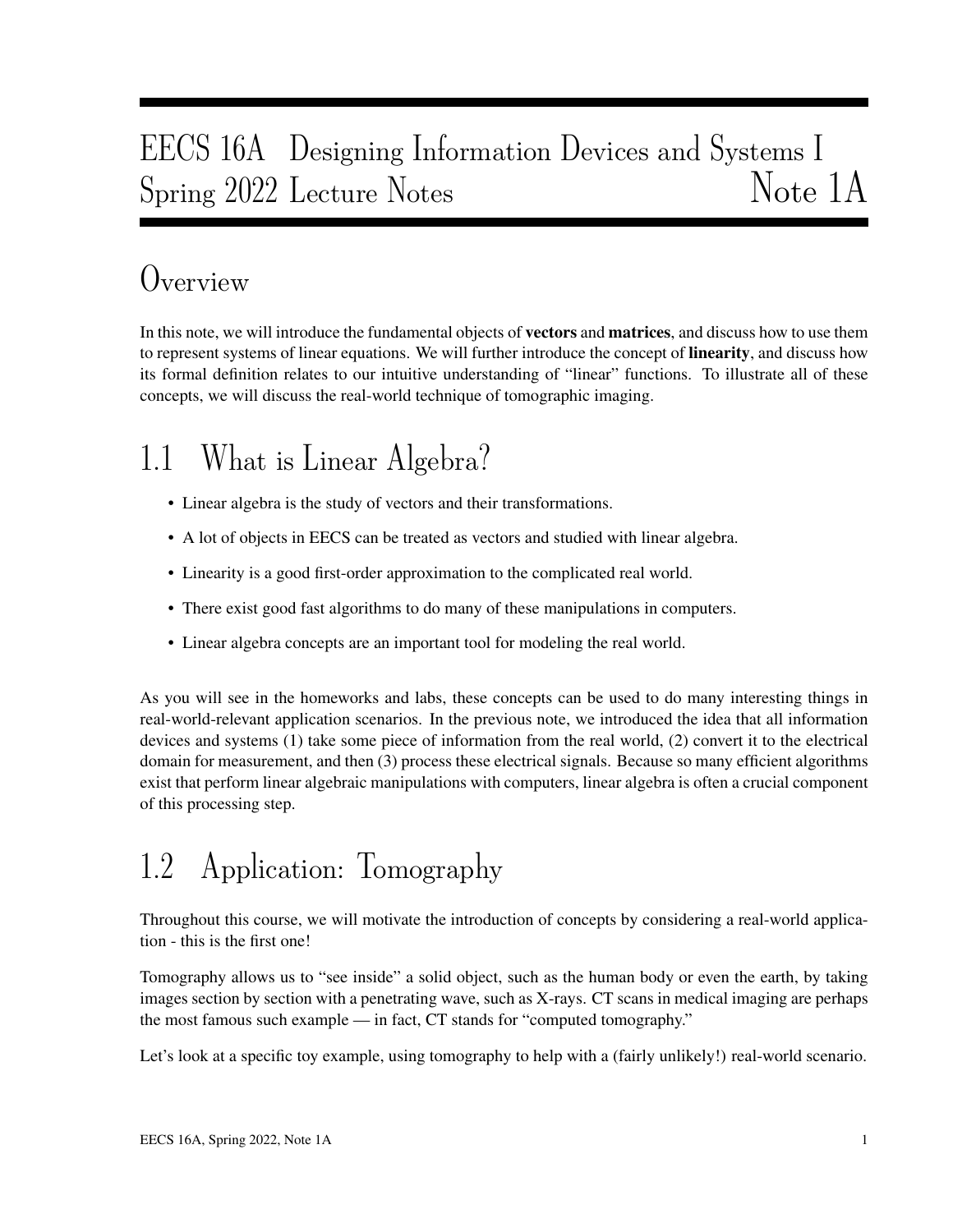A grocery store employee just had a truck load of bottles given to him. Each bottle is either empty, contains milk, or contains juice, and the bottles are packaged in boxes, with each box containing 9 bottles in a  $3 \times 3$ grid. Inside a single box, it might look something like this:



If we choose symbols such that *M* represents milk, *J* represents juice, and *O* represents an empty bottle, we can represent the stack of bottles shown above as follows:

$$
\begin{array}{ccc}\nM & J & O \\
M & J & O \\
M & O & J\n\end{array} \tag{1}
$$

Imagine that our grocer cannot see directly into the box, but needs to determine its contents using a light source and light sensor. How can we help him do this?

Let the light source emit light with a certain known intensity. As the light passes through a bottle, its intensity diminishes by an amount that depends on the contents of the bottle - milk absorbs 3 units of light, juice absorbs 2 units of light and an empty bottle absorbs 1 unit of light. The box itself does not affect the intensity of the light. After the light emitted exits the box, we can use our sensor to measure the final intensity, and so determine the amount of light absorbed by each bottle.

Thus, if we shine light in a straight line through some bottles within the box, we can determine the total amount of light absorbed by the bottles as the sum of the light absorbed by each bottle. For instance, in our specific example, shining a light from left to right would look like this, with each row observed to absorb 6 total units of light:



In order to deal with this more generally, let's assign variables to the amount of light absorbed by each bottle:

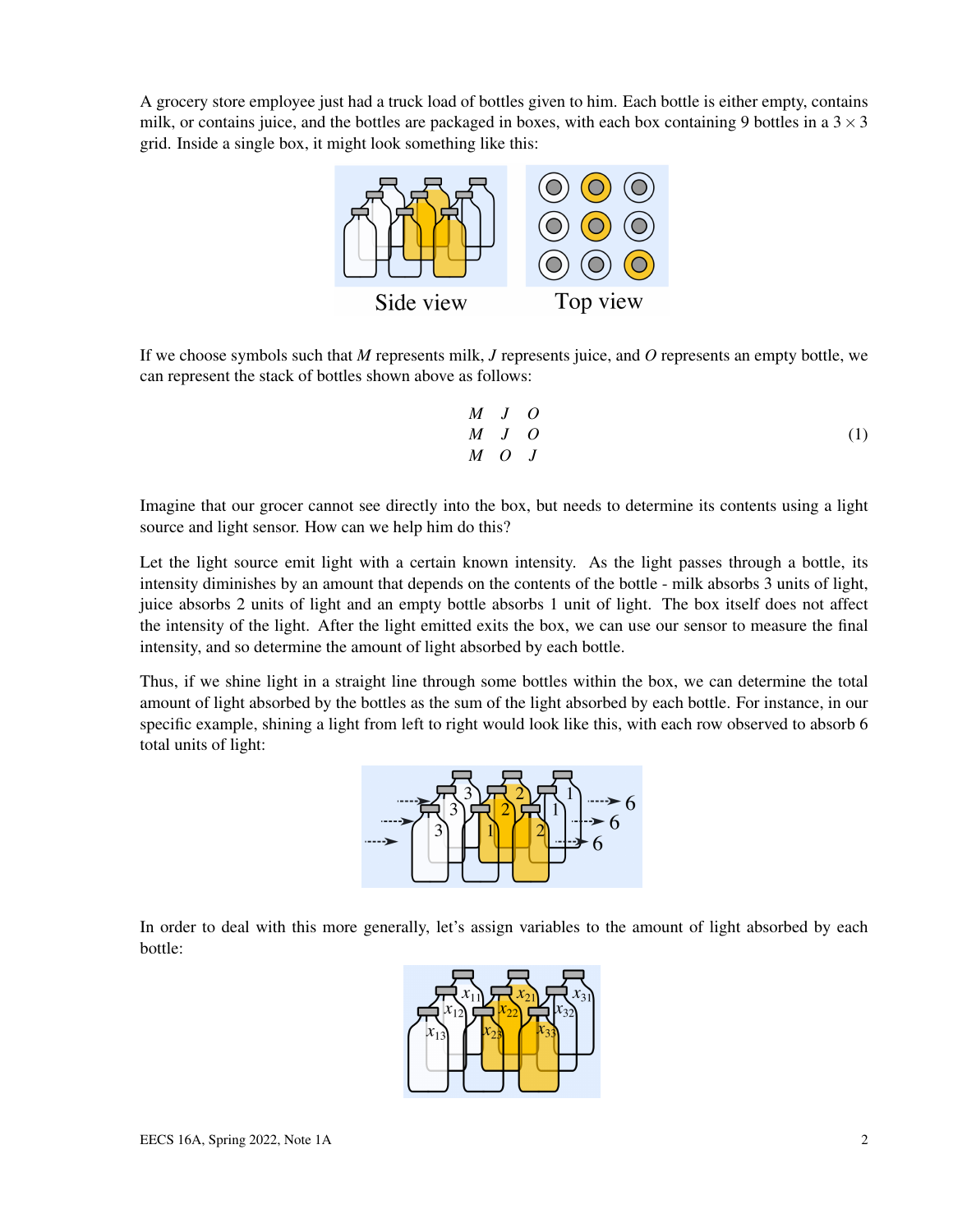This means that  $x_{11}$  would be the amount of light the top left bottle absorbs,  $x_{21}$  would be the amount of light the top middle bottle absorbs, and so forth. Shining the light from left to right for our specific example gives the following equations:

$$
x_{11} + x_{21} + x_{31} = 6 \tag{2}
$$

$$
x_{12} + x_{22} + x_{32} = 6 \tag{3}
$$

$$
x_{13} + x_{23} + x_{33} = 6 \tag{4}
$$

Similarly, we could consider shining a light from bottom to top:



Which would give the following equations:

$$
x_{13} + x_{12} + x_{11} = 9 \tag{5}
$$

$$
x_{23} + x_{22} + x_{21} = 5 \tag{6}
$$

$$
x_{33} + x_{32} + x_{31} = 4 \tag{7}
$$

Thus, we now know how our to determine our observations given the contents of the box. But can we do the reverse? That is to say, given the amounts of light absorbed by each row and column of bottles, can we reconstruct the box's original contents?

From our above observations, one possible assignment of values to the  $x_{ij}$  (corresponding to the actual configuration of bottles) is

$$
\begin{array}{cccccc}\n3 & 2 & 1 \\
3 & 2 & 1 \\
3 & 1 & 2\n\end{array}
$$
\n(8)

However, the following assignment of values also works:

$$
\begin{array}{cccccc}\n3 & 2 & 1 \\
3 & 1 & 2 \\
3 & 2 & 1\n\end{array} (9)
$$

which corresponds to a different configuration of bottles within the box. In other words, our observations are not sufficient to **uniquely** identify the configuration of bottles within the box. This is a problem!

Intuitively, if we can't identify an object in real-life from a set of observations, we make more observations the same principle seems to apply here. To get these additional observations, we could shine light at different angles through the box.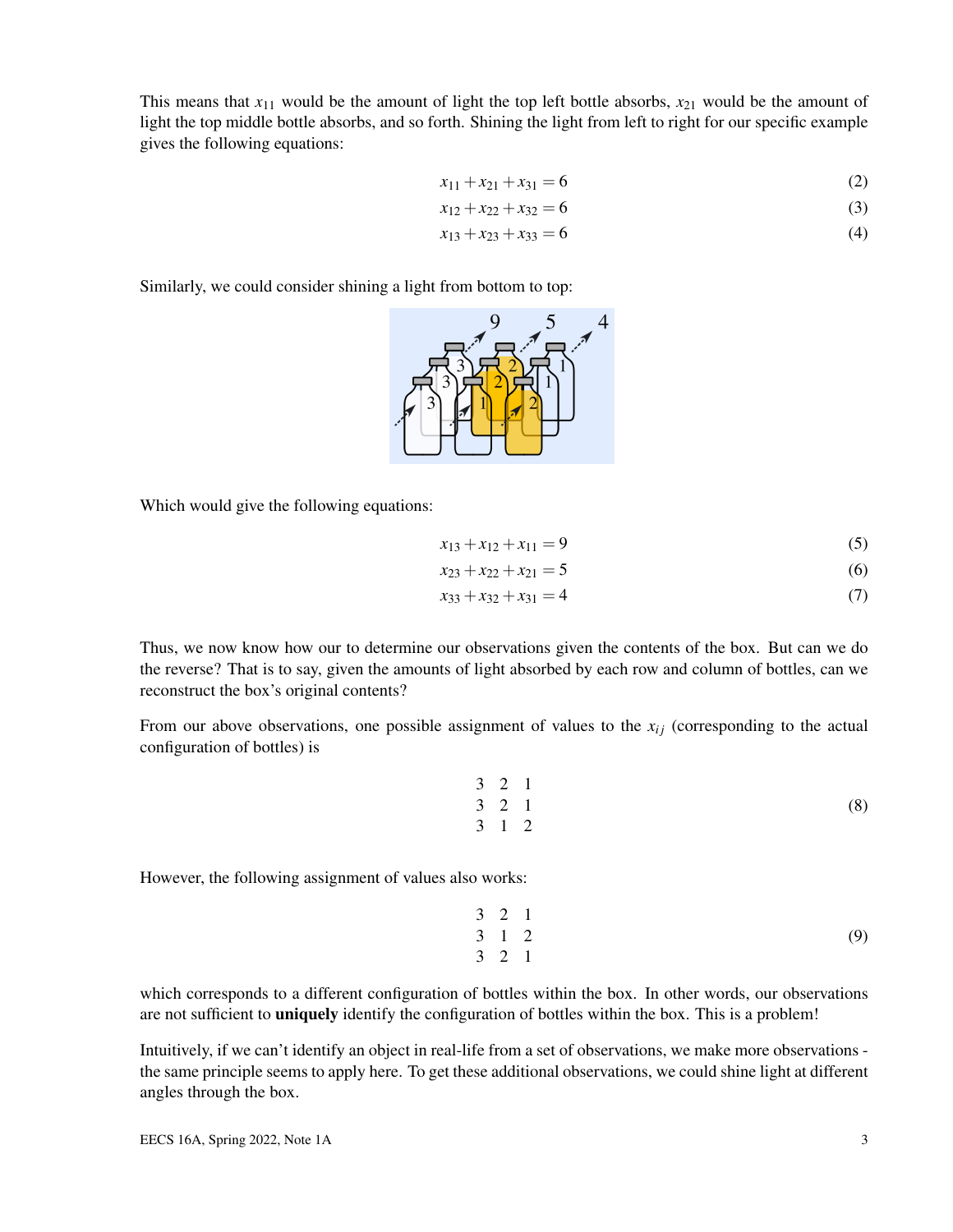This brings up some very natural questions: Would shining light through the diagonals of the box would provide us with enough information? If not, how many different directions do we need to shine light through before we are certain of the configuration of bottles? Do some measurements provide us with more information than others do? What happens as we vary the number of bottles in our box?

In Module 1 of this course, we will develop the tools to answer all of these questions.

### 1.3 What is a System of Equations?

A system of equations is nothing but a collection of one or more equations, expressed in terms of functions, unknowns (also called variables) and constant terms. In particular, if we are given functions  $f_i : \mathbb{R}^n \to \mathbb{R}$ for  $i = 1, \ldots, m$  (this notation means that each  $f_i$  is a real function of *n* real variables) and constants  $b_i \in \mathbb{R}$ for each  $i = 1, \ldots, m$ , then we may write a corresponding system of equations

$$
f_1(x_1, x_2, \dots, x_n) = b_1
$$
  
\n
$$
f_2(x_1, x_2, \dots, x_n) = b_2
$$
  
\n
$$
\vdots \qquad \vdots
$$
  
\n
$$
f_m(x_1, x_2, \dots, x_n) = b_m,
$$

where  $x_1, \ldots, x_n$  are the unknowns. A **solution** to the linear system is an assignment of values to the unknowns  $x_1, \ldots, x_n$  such that all equations are simultaneously satisfied. In other words, when solving a system of equations, we try to answer the following question: *for what values x*1,..., *x<sup>n</sup> will the above equalities be satisfied?* Consider, for example, the tomography problem of the previous section. In the tomography problem, the functions  $f_i$  could be expressed as weighted sums of the input variables. The resulting system of equations was an example of what is called a **system of linear equations**. The key word here is "linear", which distinguishes such systems from more general systems of equations. This is the topic of the next section.

## 1.4 What is a Linear Equation?

### 1.4.1 Intuition

In our bottle-sorting tomography example, we represented each measurement in a row or column as an equation. The collection of equations is an example of a **system of linear equations**, which summarizes the known relationships between the variables we want to solve for  $(x_{11}, x_{12}, x_{13},$  etc.) and our measurements.

But what makes an equation "linear"? Essentially, a linear equation is one where each variable has degree 1. For instance, for unknowns *x* and *y*, the equation

$$
5 \times x + 6 \times y = 7 \tag{10}
$$

is made up of the two coefficients 5 and 6 multiplied by the two unknowns *x* and *y* respectively, summed together, that are then set equal to the scalar constant 7.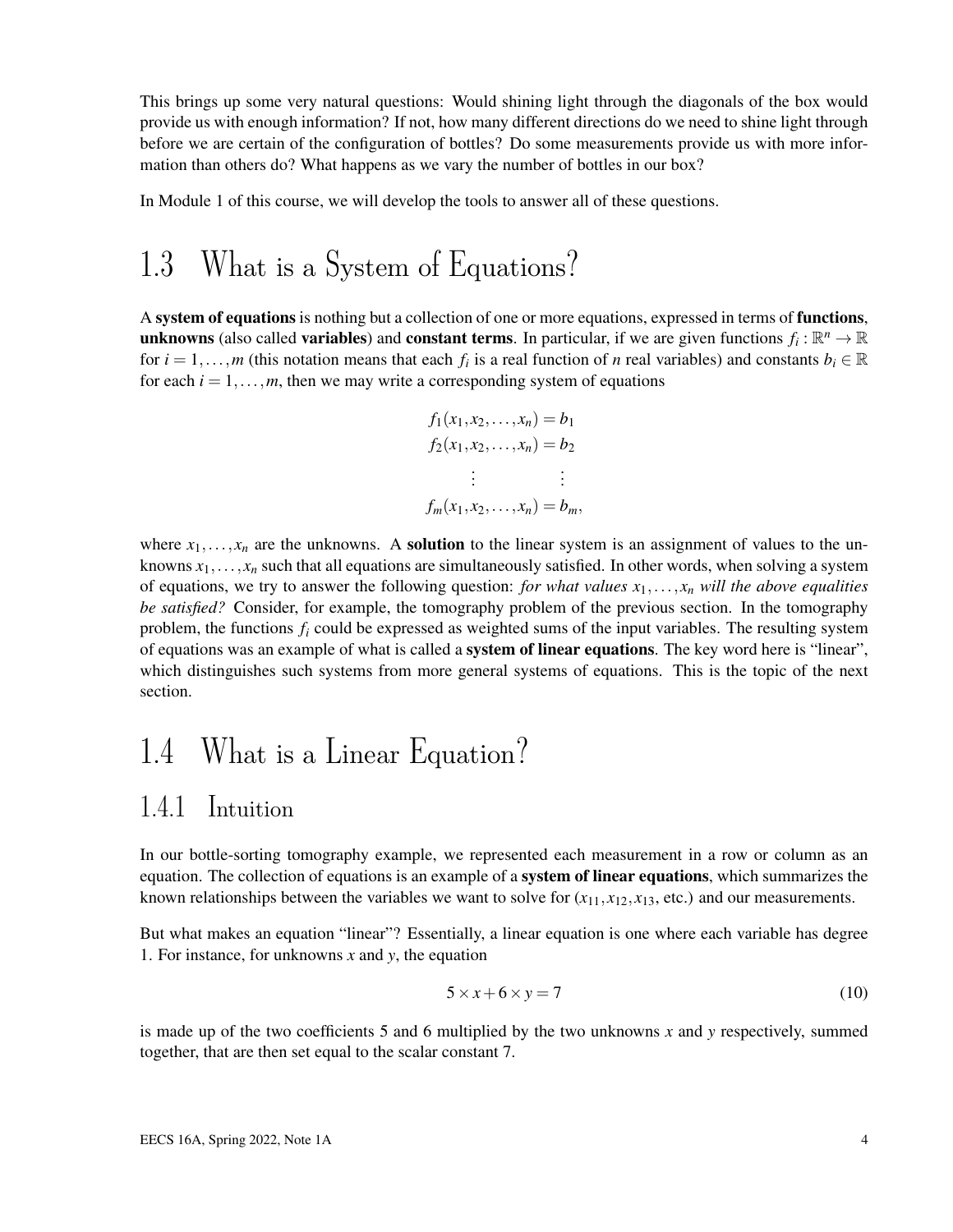In contrast, the equation

$$
y \times y = 5 \tag{11}
$$

is not a linear equation, since we multiply our unknown *y* with itself, rather than a constant scalar.

Observe that equations such as

or

8*x*−4*y* = 0,

 $8x = 4y$ ,

or

$$
2x - y = 0
$$

are all examples of linear equations. Notice that the scalar constant is allowed to be 0.

### 1.4.2 Linear Equations

A system of equations is linear if each of the functions involved is *linear* in its variables. This statement seems a bit self-referential, but in fact it makes good sense once we define what it means for a function to be linear in its variables. To this end, we make the following definition:

**Definition 1.1 (Linear Functions):** A real-valued function  $f : \mathbb{R}^n \to \mathbb{R}$  is *linear* if for all real-valued  $\alpha, \beta, y_1, \ldots, y_n, z_1, \ldots, z_n$ , the following identity holds:

$$
f(\alpha y_1 + \beta z_1, \alpha y_2 + \beta z_2, \dots, \alpha y_n + \beta z_n) = \alpha f(y_1, \dots, y_n) + \beta f(z_1, \dots, z_n).
$$
 (12)

In words, a linear function satisfies the following two properties:

- i) *Homogeneity*: scaling the input to the function scales the output by the same amount.
- ii) *Superposition*: the function evaluated on the sum of two choices of input variables is equal to the sum of the function evaluated on each choice of input variables separately.

An extremely useful fact is that all linear functions can be represented as a weighted sum of the input variables. Let's state this important observation as a Theorem.

**Theorem 1.1:** If  $f : \mathbb{R}^n \to \mathbb{R}$  is linear, then there exist coefficients  $c_1, c_2, \ldots, c_n$  (i.e., real constants, not depending on the input to the function) such that

$$
f(x_1,\ldots,x_n)=c_1x_1+c_2x_2+\cdots+c_nx_n \quad \text{for all } x_1\in\mathbb{R},\ldots,x_n\in\mathbb{R}.
$$
 (13)

The expression on the right hand side of (13) is called a **linear combination** of the  $x_i$ 's. Hence, any linear function can be expressed as a linear combination of its inputs.

Why is this true? Well, the only thing we know at this point is the definition of linearity, so let's use it. In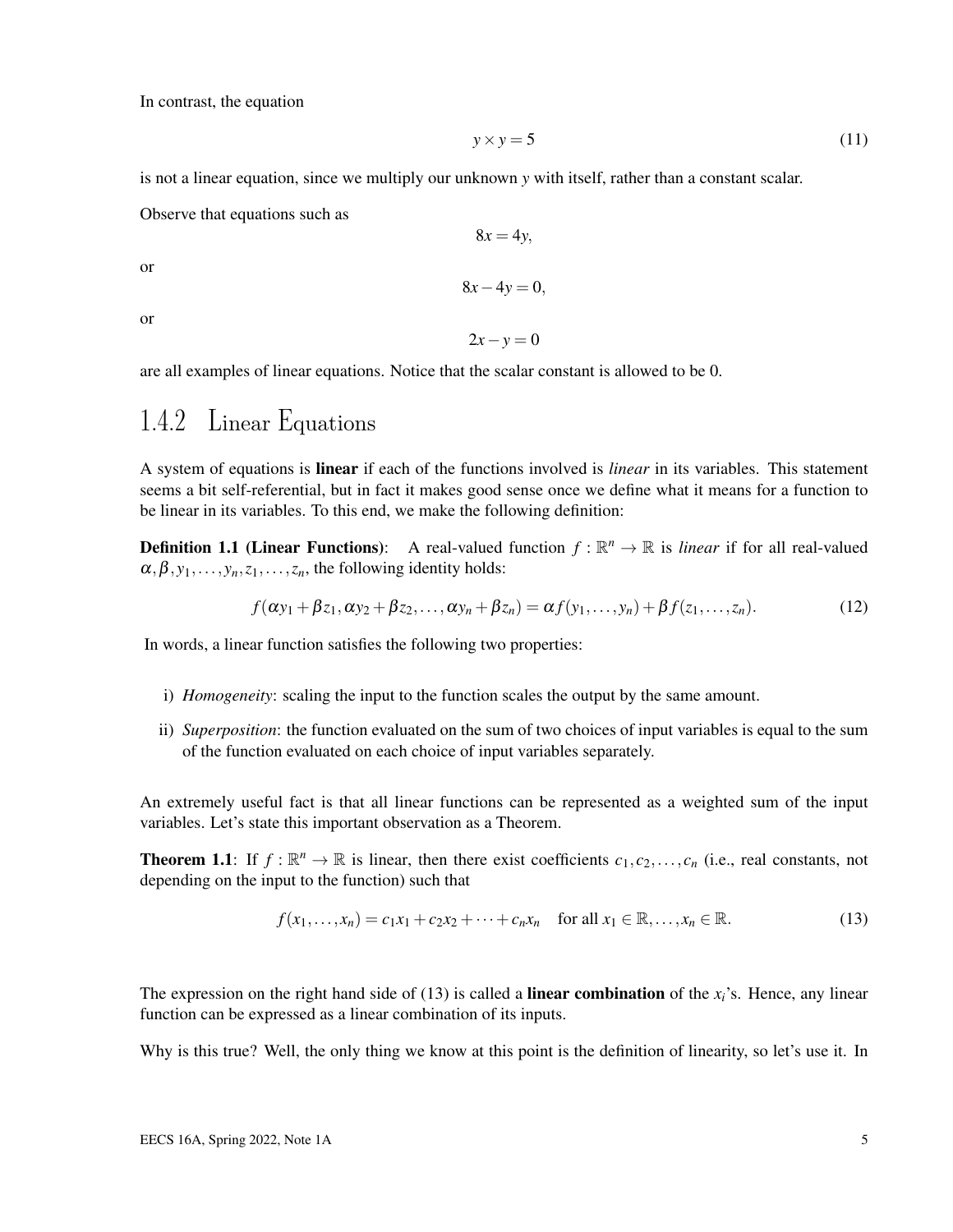particular, we can start by cleverly rewriting  $f(x_1,...,x_n)$  as

$$
f(x_1,...,x_n) = f(x_1 \times 1 + 1 \times 0, x_1 \times 0 + 1 \times x_2, x_1 \times 0 + 1 \times x_3, ..., x_1 \times 0 + 1 \times x_n).
$$
 (14)

Conveniently, this is precisely in the form of (12) with  $\alpha = x_1$ ,  $\beta = 1$ ,  $(y_1, y_2,..., y_n) = (1, 0,..., 0)$  and  $(z_1, z_2,..., z_n) = (0, x_2,..., x_n)$ . Thus, we apply the definition of linearity to conclude

$$
f(x_1,...,x_n) = x_1 f(1,0,...,0) + f(0,x_2,...,x_n).
$$
 (15)

We can apply the same trick again to see that

$$
f(0, x_2,..., x_n) = x_2 f(0, 1, 0,..., 0) + f(0, 0, x_3,..., x_n)
$$
 (16)

and so forth. Putting it all together, we have

$$
f(x_1,...,x_n) = x_1 f(1,0,...,0) + x_2 f(0,1,0,...,0) + \dots + x_n f(0,0,...,0,1).
$$
 (17)

Now, for each  $i = 1, \ldots, n$ , we define  $c_i := f(0, 0, \ldots, 0, 1, 0, \ldots, 0)$ , where the 1 is in the *i*th position. This is just a real number, not depending on  $x_1, \ldots, x_n$ , and therefore we have convinced ourselves that (13) is indeed true.

A linear equation is simply an equation of the form  $f(x_1,...,x_n) = b$ , where  $f : \mathbb{R}^n \to \mathbb{R}$  is a linear function,  $b \in \mathbb{R}$  is a given constant, and the  $x_1, \ldots, x_n$  are real-valued unknowns (i.e., variables).

Let's consider a few examples. For variables *x* and *y*, the statement

$$
5 \times x + 6 \times y = 7 \tag{18}
$$

is a linear equation. Indeed, the left hand side is a linear function of *x* and *y*.

In contrast, the equation

$$
y \times y = 5 \tag{19}
$$

is not a linear equation since the function  $f(y) = y^2$  is not linear (it is a good exercise to convince yourself of this fact).

 $8x = 4y$ ,

8*x*−4*y* = 0,

 $2x - y = 0$ 

Observe that equations such as

or

or

are all examples of linear equations. Notice that the constant term in a linear equation is allowed to be 0.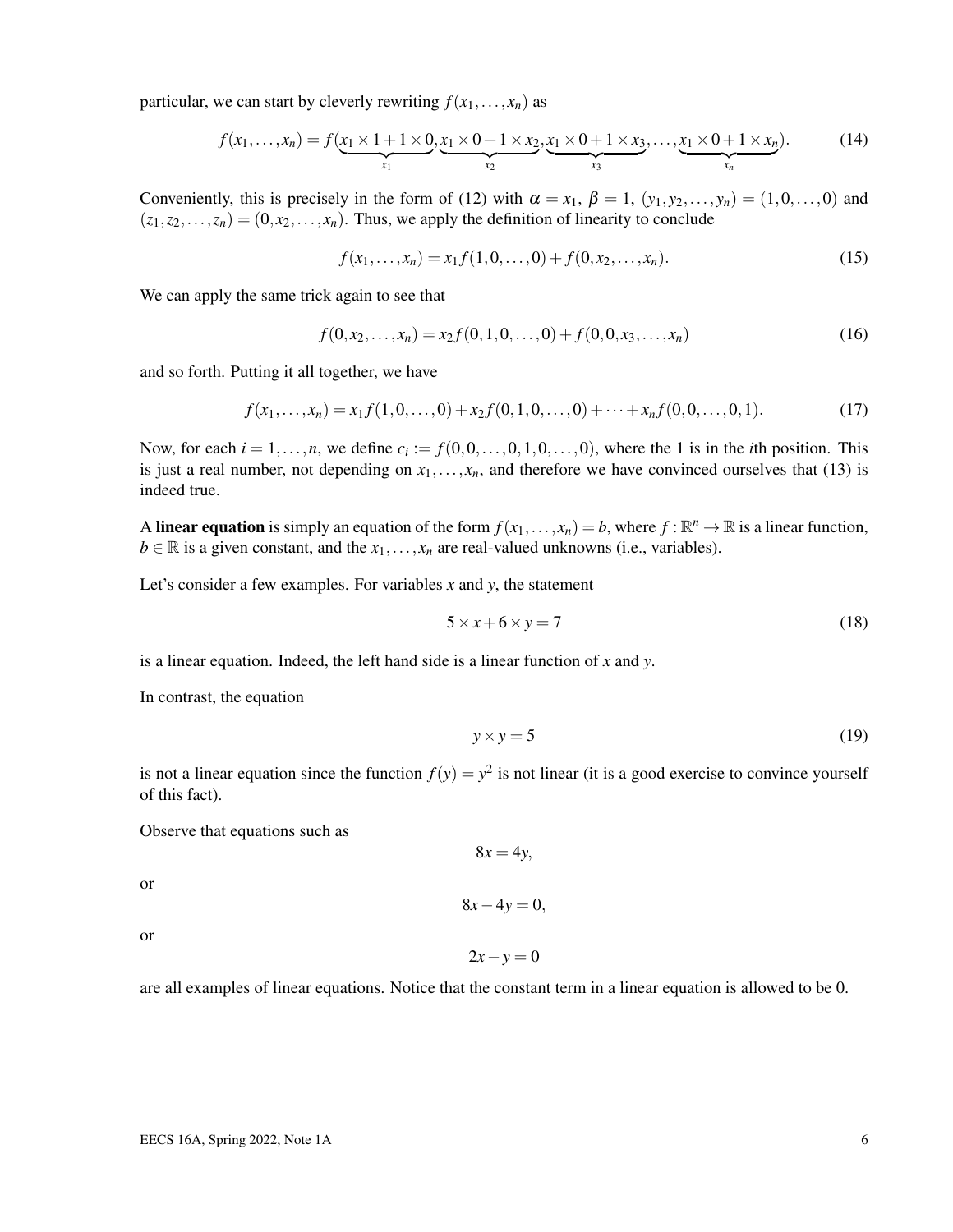### 1.4.3 Affine Functions

What about functions like

$$
f_3(x) = 2x + 1, \quad x \in \mathbb{R}
$$
?

Plotting this function, we see that it is a line. But it doesn't seem to fit into the form  $f(x) = cx$ , so is it linear? A simple check, if we're ever unsure about the behavior of a function, is to plug in some simple input values and see how the output behaves. Let's do that here, for  $x = 1$  and  $x = 2$ . We see that

$$
f_3(1) = 3
$$
 and  $f_3(2) = 5$ ,

so doubling the input value from 1 to 2 changes the output by a factor of  $5/3$ . Thus, this function is not linear, *even though* it describes the equation of a line. This motivates the following definition: A function  $g : \mathbb{R}^n \to \mathbb{R}$  is said to be an **affine function** if it can be written in the form

$$
g(x_1,\ldots,x_n)=f(x_1,\ldots,x_n)+c_0 \quad \text{ for all } x_1\in\mathbb{R},\ldots,x_n\in\mathbb{R},
$$

for some linear function  $f : \mathbb{R}^n \to \mathbb{R}$  and constant term  $c_0 \in \mathbb{R}$ . By applying Theorem 1.1, we conclude that any affine function can be written as

$$
g(x_1,...,x_n) = c_0 + c_1x_1 + c_2x_2 + \cdots + c_nx_n.
$$

Notice that the definition of affine functions includes all linear functions (by setting the scalar constant to 0), so every linear function is also affine, though not vice-versa. Nevertheless, *a system of equations involving all affine functions is still a system of linear equations.* (why?)

These definitions mean that while all functions describing a line can be shown to be affine, not all of them are linear. This has the unfortunate consequence that, in informal conversation, *affine* functions may be called *linear*, since both describe a line. This usage, though common, is wrong, as we saw with the example of *f*3.

### 1.5 Vectors and Matrices

We will now introduce some new notation that will help us deal with systems of linear equations in a more compact form.

#### 1.5.1 Vectors

#### Definition 1.2 (Vector):

A vector is an ordered list of numbers. Suppose we have a collection of *n* real numbers:  $x_1, x_2, \dots, x_n$ . This collection can be written as a single point in an *n*-dimensional space, denoted as:

$$
\vec{x} = \begin{bmatrix} x_1 \\ x_2 \\ \vdots \\ x_n \end{bmatrix} .
$$
 (20)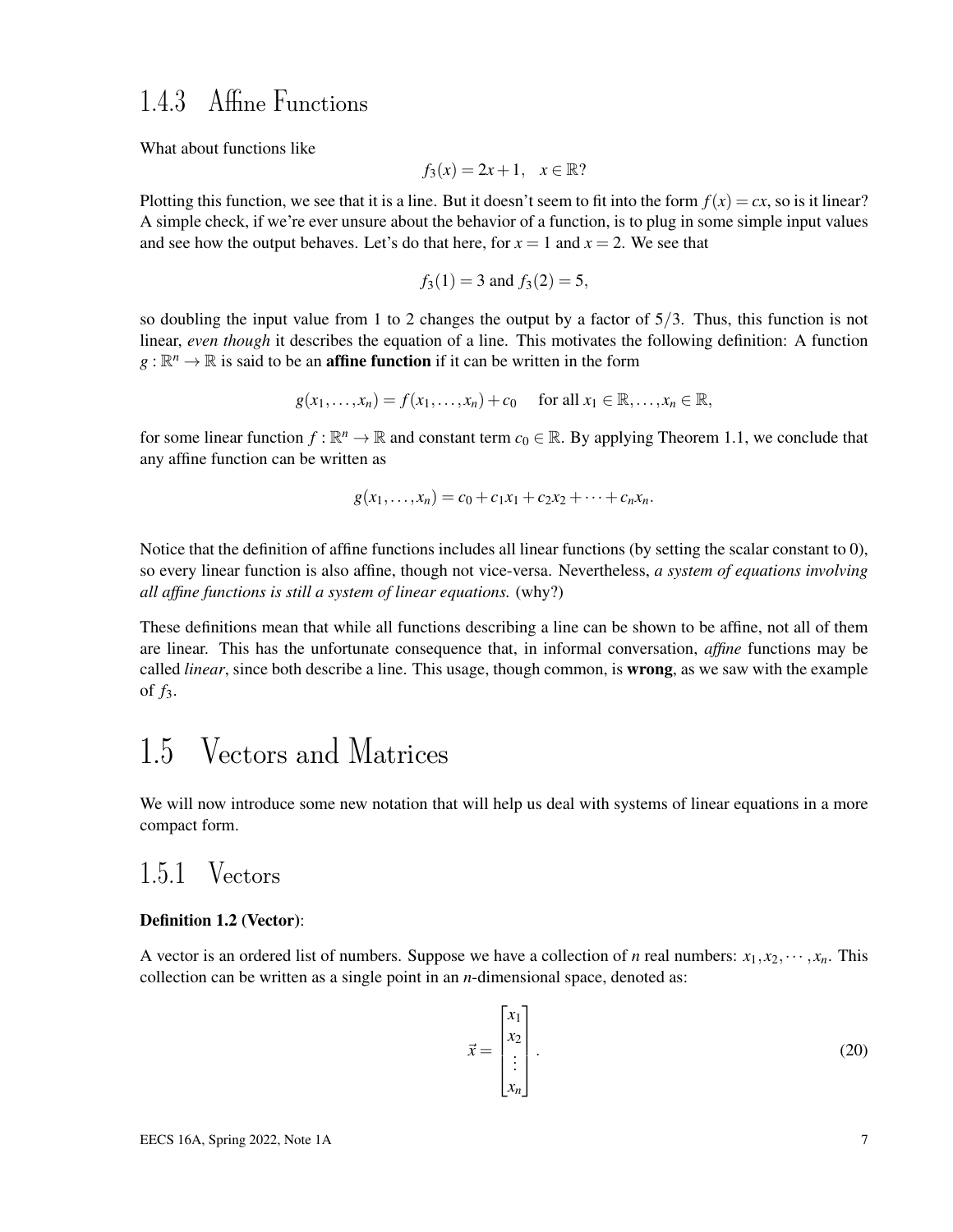We call  $\vec{x}$  a vector. Because  $\vec{x}$  contains *n* real numbers, we can use the  $\in$  ("in" — i.e., is a member of) symbol to write  $\vec{x} \in \mathbb{R}^n$  ( $\mathbb{R}$  represents the set of real numbers). If the elements of  $\vec{x}$  were complex numbers, we would write  $\vec{x} \in \mathbb{C}^n$ . Each  $x_i$  (for *i* between 1 and *n*) is called a **component**, or **element**, of the vector. The size of a vector is the number of components it contains (so the example vector is of size *n*, and the example below is of size two).

#### Example 1.1 (Vector of size two):

In the above example,  $\vec{x}$  is a vector with two components. Because the components are both real numbers,  $\vec{x} \in \mathbb{R}^2$ . We can represent the vector graphically on a 2-D plane, using the first element,  $x_1$ , to denote the horizontal position of the vector and the second element,  $x<sub>2</sub>$ , to denote its vertical position:

 $\vec{x} = \begin{bmatrix} 1 \\ 2 \end{bmatrix}$ 2 1



Additional Resources For more on vectors, read pages 1-6 of *Strang* and try Problem Set 1.1. *Extra: Try reading the portions on linear combinations which generate a"space."*

Read more on vectors in *Schaum's* on pages 1-3 and try Problems 1.1 to 1.6.

### 1.5.2 Matrices

**Definition 1.3 (Matrix):** A matrix is a rectangular array of numbers, written as:

$$
A = \begin{bmatrix} A_{11} & \cdots & A_{1n} \\ \vdots & \ddots & \vdots \\ A_{m1} & \cdots & A_{mn} \end{bmatrix}
$$
 (21)

Each  $A_{ij}$  (where *i* is the row index and *j* is the column index) is a **component**, or **element** of the matrix *A*.

Example 1.2  $(4 \times 3$  Matrix):

$$
A = \begin{bmatrix} 1 & 2 & 3 \\ 2 & 4 & 6 \\ 3 & 5 & 7 \\ 4 & 8 & 12 \end{bmatrix}
$$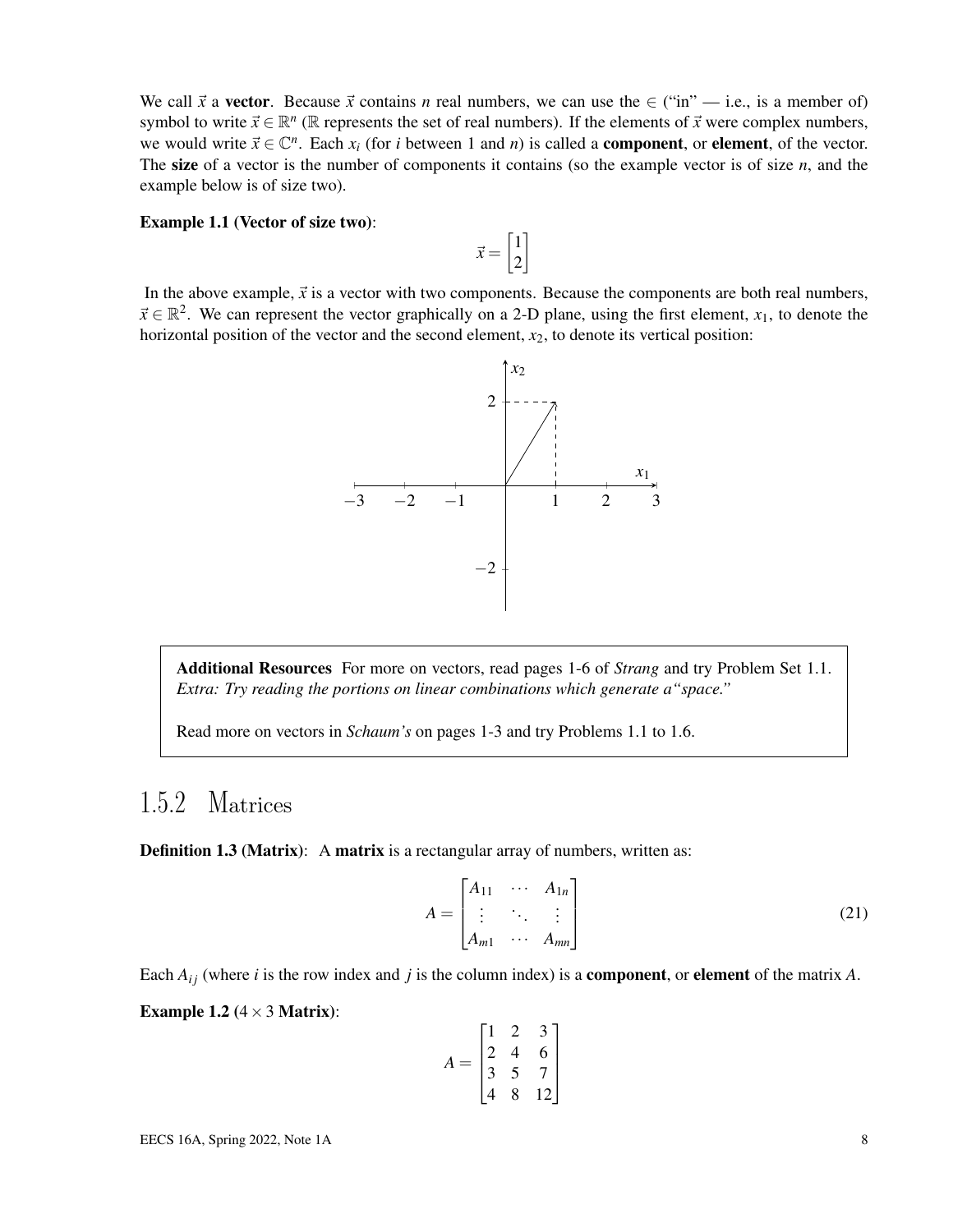In the example above, *A* has  $m = 4$  rows and  $n = 3$  columns (a  $4 \times 3$  matrix).

### 1.6 Representing Linear Systems using Matrices

In its most general form, a system of *m* linear equations involving *n* variables can be written as

$$
f_1(x_1, x_2, ..., x_n) = b_1
$$
  
\n
$$
f_2(x_1, x_2, ..., x_n) = b_2
$$
  
\n
$$
\vdots \qquad \vdots
$$
  
\n
$$
f_m(x_1, x_2, ..., x_n) = b_m
$$

where each  $f_i$  is a linear function, and  $b_i$  is a constant. From Theorem 1.1, we know that each linear function *f<sup>i</sup>* can be expressed as a linear combination:

$$
f_i(x_1,...,x_n) = a_{i1}x_1 + a_{i2}x_2 + \cdots + a_{in}x_n
$$

for appropriate coefficients  $a_{i1},...,a_{in}$ . Hence, any system of *m* linear equations in *n* variables can be written as

$$
a_{11}x_1 + a_{12}x_2 + \dots + a_{1n}x_n = b_1
$$
  
\n
$$
a_{21}x_1 + a_{22}x_2 + \dots + a_{2n}x_n = b_2
$$
  
\n
$$
\vdots \qquad \vdots \qquad \vdots
$$
  
\n
$$
a_{m1}x_1 + a_{m2}x_2 + \dots + a_{mn}x_n = b_m.
$$
\n(22)

Generally, the  $a_{ij}$ 's and  $b_i$ 's are fixed constants, and we aim to find a solution  $x_1, \ldots, x_n$  to the above system of equations (i.e., a choice of  $x_1, \ldots, x_n$  that satisfies each of the above equations). Indeed, a good exercise is to note that the tomography problem fits into this framework. There, the  $a_{ij}$ 's are determined by the configuration of bottles we shine the light through, and the *bi*'s are the light intensity we measure at the sensor. Moreover, each linear equation corresponds to a different measurement.

#### 1.6.1 Augmented Matrices

Observe that the general expression for a system of linear equations given in (22) is a bit tedious to write. To address this, we introduce a notational device known as an **augmented matrix** to simplify things. The importance of this notational device goes beyond convenience, it will allow us to view the process of solving systems of equations as a sequence of simple modifications of the corresponding augmented matrix. More specifically, we arrange the coefficients  $a_{ij}$  and constants  $b_i$  in the system (22) into an array as follows:

$$
\begin{bmatrix} a_{11} & a_{12} & \dots & a_{1n} & b_1 \\ a_{21} & a_{22} & \dots & a_{2n} & b_2 \\ \vdots & & & \vdots & \vdots \\ a_{m1} & a_{m2} & \dots & a_{mn} & b_m \end{bmatrix}
$$
 (23)

In the above, the entry in row *i* and column  $j \leq n$  corresponds to the coefficient preceding variable  $x_j$  in linear equation  $i$  in (22). Similarly, the entry in row  $i$  and column  $n$  is  $b_i$ , corresponding to the constant in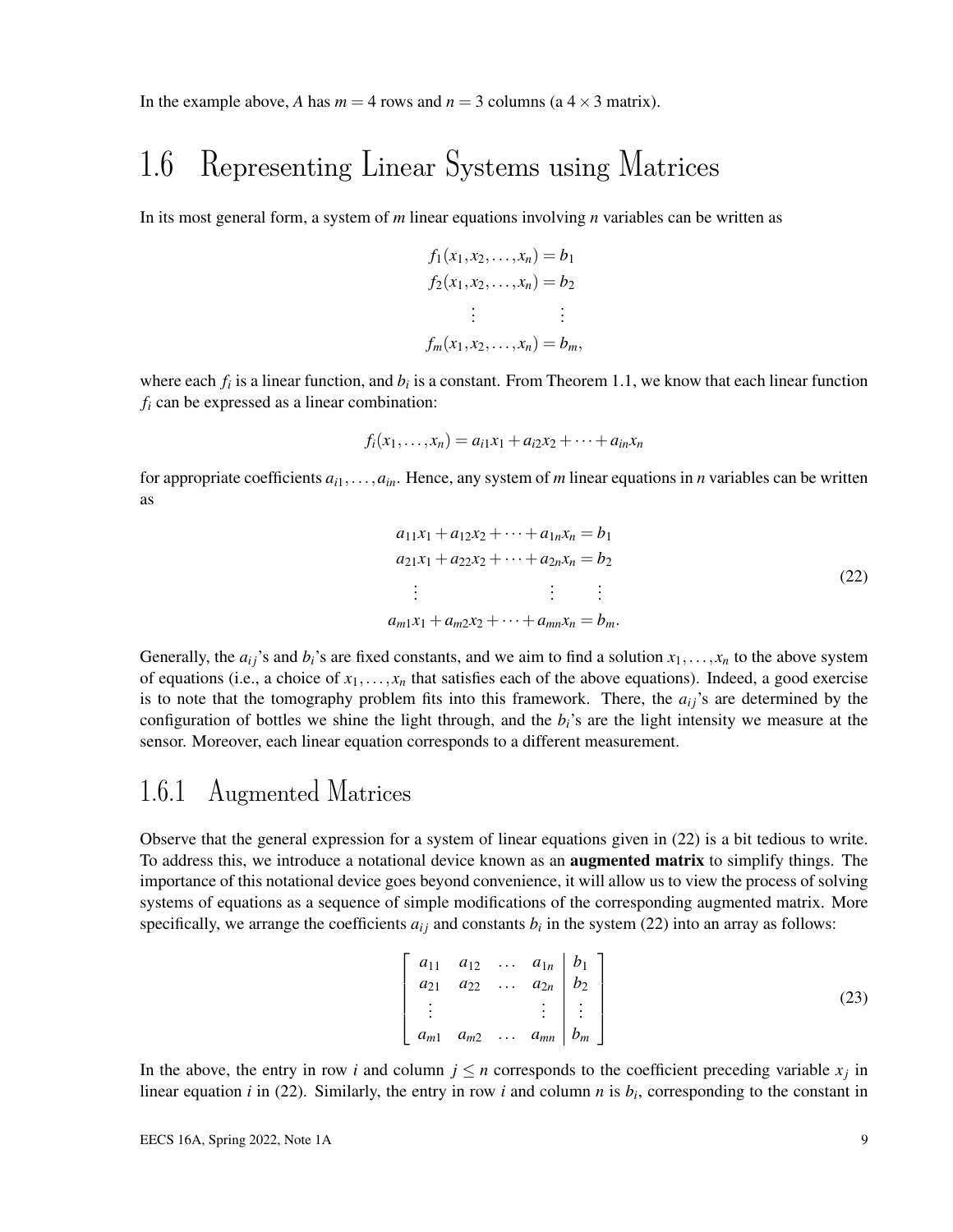linear equation *i*. This representation of a linear system is known as the augmented matrix representation. An interesting thing to notice about this representation is that the symbols corresponding to our unknowns have vanished entirely! This reinforces what we know already: the label we assign to any given variable is immaterial (e.g., we can call our variables  $x_1, \ldots, x_n$  or  $y_1, \ldots, y_n$  or  $u, v, w, \ldots, z$ , the specific choice of label doesn't matter).

When representing a system of linear equations as an augmented matrix, we always draw a line before the last column as done above, since that column contains the constants, not the coefficients, corresponding to our system of linear equations. This is important: it distinguishes an augmented matrix (a notational device used to represent a system of equations) from a matrix (a mathematical object).

### 1.6.2 Matrix-Vector Form

Intuitively, we can imagine that augmented matrices convey the "underlying" linear system corresponding to our problem, without involving the actual variable names that we chose. Still, we might want to preserve the variable names, since without them we are losing some information about our problem. To do so, we can write our above system of equations in the following form:

| $\boldsymbol{0}$ | $\mathbf{1}$ | $0 \quad 1 \quad 0$<br>$\boldsymbol{0}$<br>$\boldsymbol{0}$ | $0 \quad 0 \quad 1$<br>$\overline{\phantom{0}}$<br>$\bf{0}$<br>$\frac{1}{2}$ $\frac{1}{1}$<br>$0\quad 0\quad$ | $\overline{\phantom{0}}$<br>$\boldsymbol{0}$<br>$\overline{1}$<br>$\boldsymbol{0}$<br>$\overline{\mathbf{0}}$ | $\mathbf{1}$<br>$\boldsymbol{0}$<br>$\boldsymbol{0}$<br>$\boldsymbol{0}$<br>$\boldsymbol{0}$ | 0<br>0<br>0 | $x_{11}$<br>$\sqrt{x_{12}}$<br>$x_{13}$<br>$x_{21}$<br>$x_{22}$<br>$x_{23}$<br>$x_{31}$ | 6<br>6<br>9<br>5 |
|------------------|--------------|-------------------------------------------------------------|---------------------------------------------------------------------------------------------------------------|---------------------------------------------------------------------------------------------------------------|----------------------------------------------------------------------------------------------|-------------|-----------------------------------------------------------------------------------------|------------------|
|                  |              |                                                             |                                                                                                               |                                                                                                               |                                                                                              |             | $x_{32}$                                                                                |                  |

.

What's going on here? Compared to the augmented matrix form, notice that the constant terms have not been included into the main matrix (known as the *coefficient matrix*), but instead have been placed in a vector on the right-hand-side of an equality. In addition, observe that the unknowns have been placed in a vector that is right-multiplied with the coefficient matrix on the left-hand-side of the equality. Often, the letter *A* is used to represent the coefficient matrix,  $\vec{x}$  for the vector of unknowns, and  $\vec{b}$  for the vector of constants.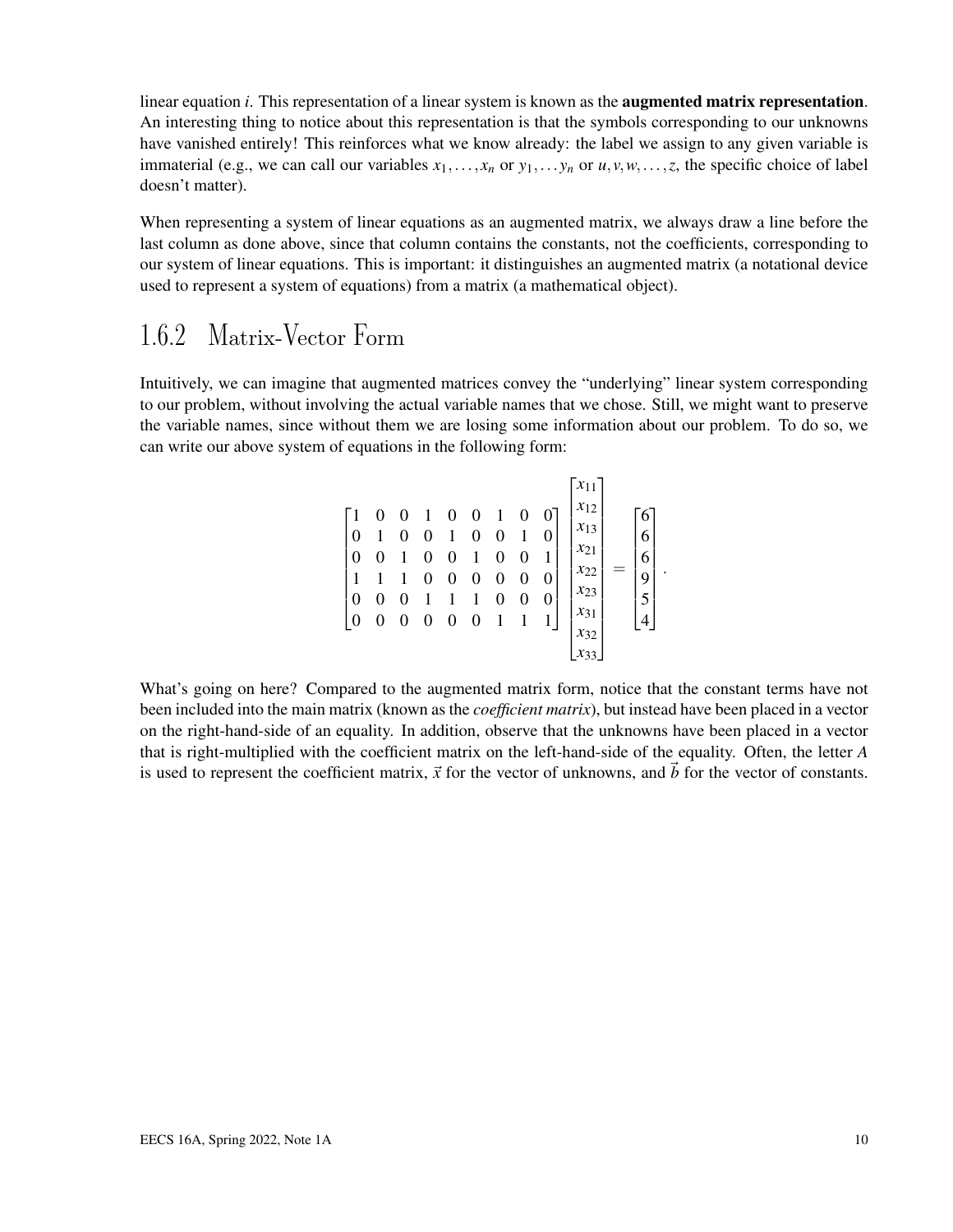After these substitutions, the above equation becomes simply

$$
A = \begin{bmatrix} 1 & 0 & 0 & 1 & 0 & 0 & 1 & 0 & 0 \\ 0 & 1 & 0 & 0 & 1 & 0 & 0 & 1 & 0 \\ 0 & 0 & 1 & 0 & 0 & 1 & 0 & 0 & 1 \\ 1 & 1 & 1 & 0 & 0 & 0 & 0 & 0 & 0 \\ 0 & 0 & 0 & 1 & 1 & 1 & 0 & 0 & 0 \\ 0 & 0 & 0 & 0 & 0 & 0 & 1 & 1 & 1 \end{bmatrix}
$$

$$
\vec{x} = \begin{bmatrix} x_{11} \\ x_{12} \\ x_{13} \\ x_{21} \\ x_{22} \\ x_{33} \\ x_{31} \\ x_{32} \\ x_{33} \end{bmatrix}
$$

$$
\vec{b} = \begin{bmatrix} 6 \\ 6 \\ 6 \\ 9 \\ 4 \end{bmatrix}
$$

$$
\vec{a} \cdot \vec{x} = \vec{b}.
$$

The above representation is fundamentally an alternative shorthand for systems of linear equations that preserves the variable names of the original system.

# 1.7 Practice Problems 1.7.1 Mechanical Practice

Mechanical practice problems are also available in an interactive form on the course website, along with their solutions.

- 1. Is  $x + 2y = 4z$  linear?
- 2. Is  $\sin x 2 = 6$  linear?
- 3. Is  $\sum_{i=1}^{50} i \cdot x e^{-3}y = \sin \frac{\pi}{3}$  linear?

4. Write 
$$
\begin{cases} 2x - 3y = 1 \\ 3x + y = -2 \end{cases}
$$
 in matrix form.  
\n(a)  $\begin{bmatrix} 2 & -3 & 3 & 1 \end{bmatrix} \begin{bmatrix} x \\ y \end{bmatrix} = \begin{bmatrix} 1 \\ -2 \end{bmatrix}$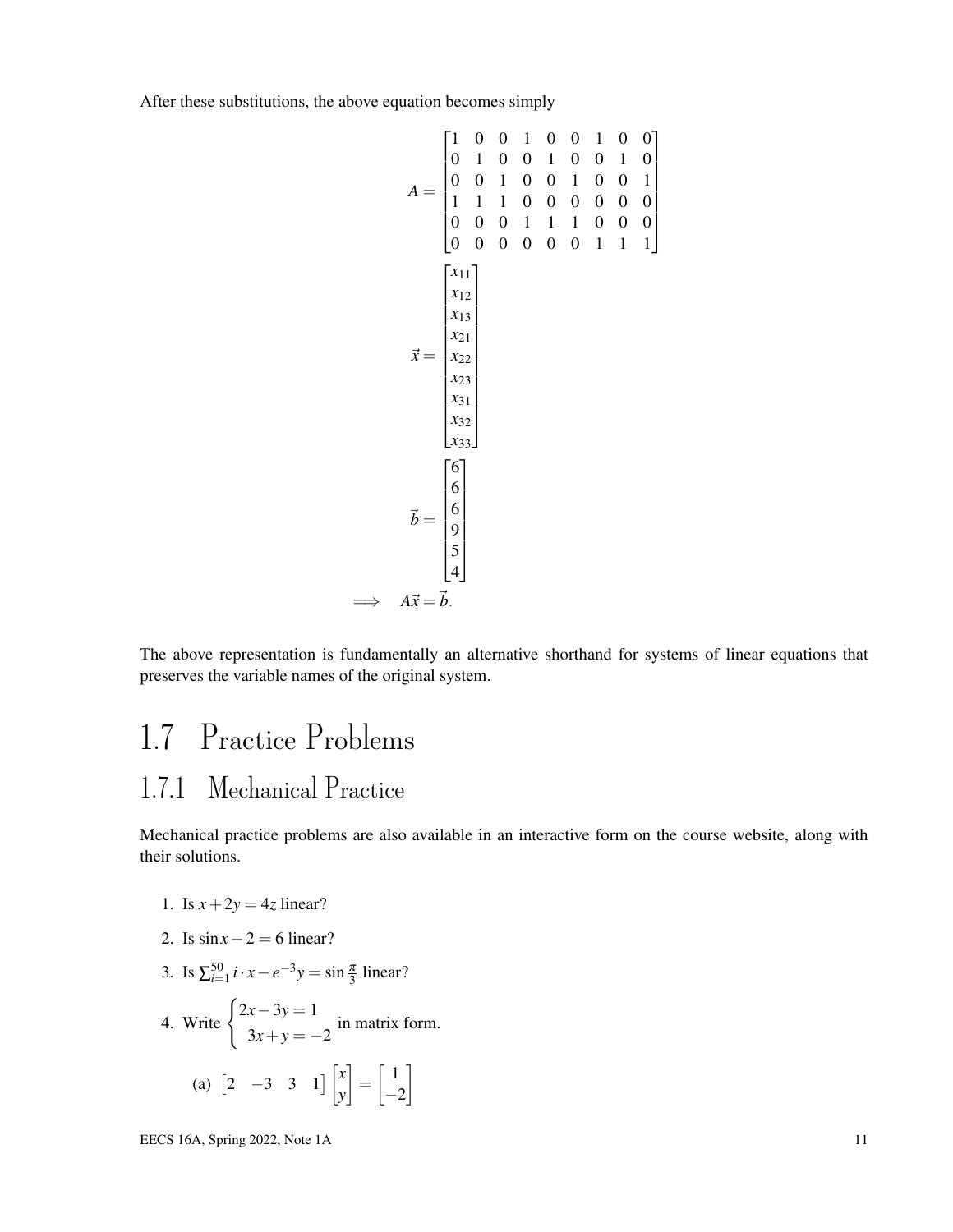(b) 
$$
\begin{bmatrix} 2 & 3 \\ -3 & 1 \end{bmatrix} \begin{bmatrix} x \\ y \end{bmatrix} = \begin{bmatrix} 1 \\ -2 \end{bmatrix}
$$
  
\n(c)  $\begin{bmatrix} 2 & -3 \\ 3 & 1 \end{bmatrix} \begin{bmatrix} x \\ y \end{bmatrix} = \begin{bmatrix} 1 \\ -2 \end{bmatrix}$   
\n(d)  $\begin{bmatrix} 2 & -3 \\ 3 & 1 \end{bmatrix} \begin{bmatrix} 1 \\ -2 \end{bmatrix} = \begin{bmatrix} x \\ y \end{bmatrix}$ 

### 1.7.2 Homework / Exam Practice

#### 1. Tyler's Optimal Tea

Learning Goal: *Recognize a problem that can be cast as a system of linear equations.*

Tyler's Optimal Tea has a unique way of serving its customers. To ensure the best customer experience, each customer gets a combination drink personalized to their tastes. Tyler knows that a lot of customers don't know what they want, so when customers walk up to the counter, they are asked to taste four standard combination drinks that each contain a different mixture of the available pure teas.

Each combination drink (Classic, Roasted, Mountain, and Okinawa) is made of a mixture of pure teas (Black, Oolong, Green, and Earl Grey), with the total amount of pure tea in each combination drink always the same, and equal to one cup. The table below shows the quantity of each pure tea (Black, Oolong, Green, and Earl Grey) contained in each of the four standard combination drinks (Classic, Roasted, Mountain, and Okinawa).

| Tea [cups]   | Classic | Roasted | Mountain | Okinawa |
|--------------|---------|---------|----------|---------|
| <b>Black</b> |         |         |          |         |
| Oolong       |         |         |          |         |
| Green        |         |         |          |         |
| Earl Grey    |         |         |          |         |

Initially, the customer's ratings for each of the pure teas are unknown. Tyler's goal is to determine how much the customer likes each of the pure teas, so that an optimal combination drink can then be made. By letting the customer taste and score each of the four standard combination drinks, Tyler can use linear algebra to determine the customer's initially unknown ratings for each of the pure teas. After a customer gives a score (all of the scores are real numbers) for each of the four standard combination drinks, Tyler then calculates how much the customer likes each pure tea and mixes up a special combination drink that will maximize the customer's score.

The score that a customer gives for a combination drink is a linear combination of the ratings of the constituent pure teas, based on their proportion. For example, if a customer's rating for black tea is 6 and oolong tea is 3, then the total score for the Okinawa Tea drink would be  $6 \cdot \frac{2}{3} + 3 \cdot \frac{1}{3} = 5$  because Okinawa has  $\frac{2}{3}$ black tea and  $\frac{1}{3}$  Oolong tea.

Professor Waller was thirsty after giving the first lecture, so Professor Waller decided to take a drink break at Tyler's Optimal Tea. Professor Waller walked in and gave the following ratings:

| <b>Combination Drink</b> | Score |
|--------------------------|-------|
| Classic                  |       |
| Roasted                  |       |
| Mountain                 |       |
| Okinawa                  |       |